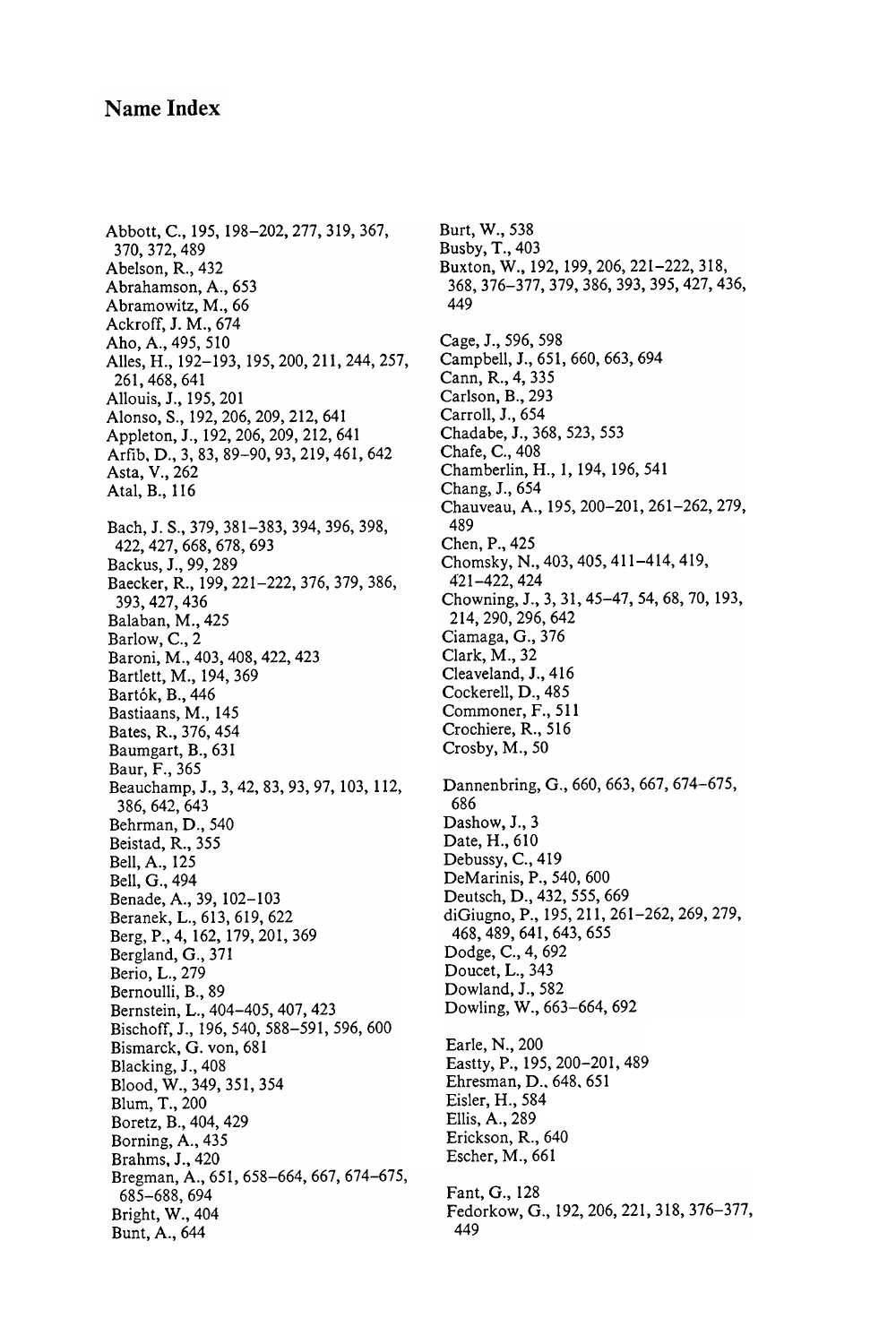Haflich, S., 427 Halliday, M., 414 Halpern, L., 669, 679, 681 Hanauer, S., 116 Hansen, F., 445 Harmonic, P., 590, 594, 600 Harris, C., 613 Harris, L., 355 Hastings, C., 202 Hearn, W., 539 Heise, G., 665, 668 Helmholtz, H. von, 145, 289, 448 Hewitt, C., 371 Hill, A., 583 Hiller, L., 3, 365,413, 582 Hoffman, D., 37 Hofstetter, F., 386 Holtzman, S., 369, 371  $r_{\rm F}$ onzman, 5.  $r_{\rm A}$ , 5, 45 Horton, J., 196, 540, 588-591, 596 Flanagan, J., 125 Fogels, E., 192, 318, 377, 449 Forte, A., 420, 424, 431 Foster, S., 408 Frankish, C., 651 Freedman, M., 32 Frykberg, S., 376, 454 Fu, K., 417, 426 Gabor, D., 145 Gabura, K., 422, 429 Gardner, M., 544 Gibbs, J., 146 Gilbert, B., 355 Gips, J., 417 Gold, B., 146, 192, 326 Gold, R., 196, 540, 588- 592, 594, 596 Goldberg, A., 368 Gordon, J., 645, 648-649, 681, 685 Gottlob, D., 631 Goude, G., 648 Grauer, Y., 583 Gray, A., 144 Green, D., 150, 630 Green, M., 436 Greimas, A., 403 Grey, J., 42, 44, 212, 640, 643, 645–646, 648-649, 654-655, 681, 685, 687 Gross, D., 200 Grossman, M., 357 Grossman, S., 357 Guilford, J., 688 Hogg, J., 386 Hollander, L., 200 Holt, A., 511

Imberty,  $M<sub>1</sub>$ , 407 Isaacson, L., 365, 413 Houtgast, T., 658, 672, 674 Howarth, R., 376,454 Howe, H., 144 Hundley, J., 99 Hutchins, B., 84 Jackendoff, R., 404-405, 423, 425, 431 Jacobini, C., 408, 422 Jacobson, R., 403, 420 Johnson, S., 513 Jones, C., 192, 206, 209, 212, 641 Jones, K ., 404, 413, 417, 436 Kaegi, W., 206, 209, 212-213, 318 Kahrs, M., 199, 655 Kaplan, J., 370 Kaplan, S., 193, 199, 370 Kartashev, S., 360 Kassler, M., 428 Kay, A., 368 Keiler, A., 405, 423 Kennedy, W., 376, 454 Kernighan, B., 395, 451 Kintner, P., 357 Knuth, D., 366, 425 Kobrin, E., 194, 199 Koenig, G., 572, 568- 580 Kornfeld, W., 199, 371 Kott, J., 195, 262 Krasner, G., 371 Kraul, D., 541 Krueger, L., 355 Kruskal, J., 645 Kuttruff, H., 613, 622 Lamb, M., 376, 454 Lansky, P., 4, 128 Laske, O., 369, 404, 407, 421, 433, 554, 566 Lathi, B., 47 Lawier, E., 511 Lawson, J., 195, 200-201, 489 LeBrun, M., 3, 49, 54-56, 68, 83, 85, 90, 92, 192, 219, 241, 267, 307, 318, 449, 461, 642 Leibig, B., 149 Leibniz, G., 146 Lerdahl, F., 404-405, 425, 431 Levelt, W., 644 Levitt, D., 435 Levy, M., 428 Licklider, J., 676 Lidov, D., 407, 422, 428-429 Lieberman, H., 371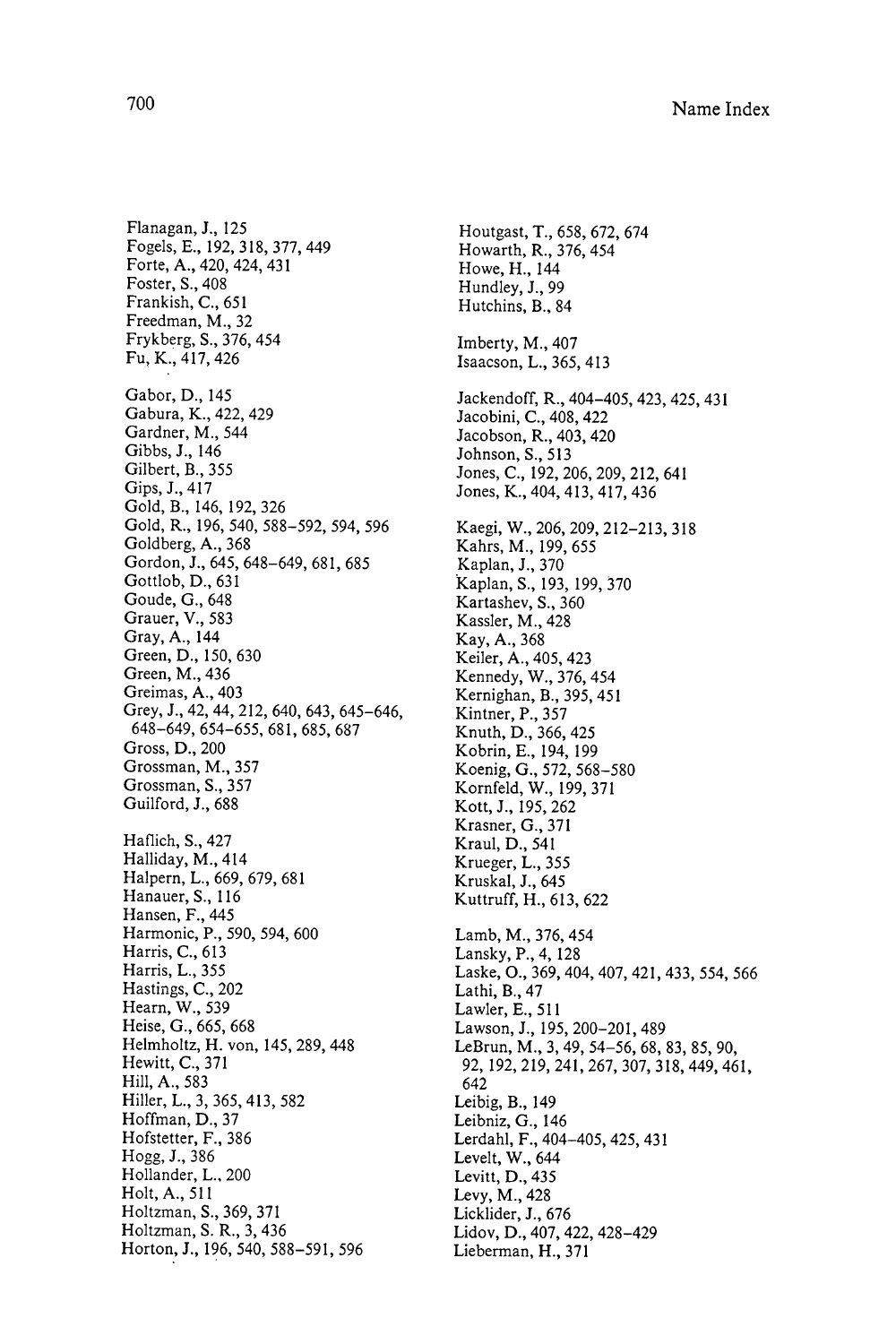- : 1999 - 1999<br>1999 - 1999 - 1999  $\begin{array}{c}\n\frac{1}{2} \\
\frac{1}{2} \\
\frac{1}{2} \\
\frac{1}{2} \\
\frac{1}{2} \\
\frac{1}{2} \\
\frac{1}{2} \\
\frac{1}{2} \\
\frac{1}{2} \\
\frac{1}{2} \\
\frac{1}{2} \\
\frac{1}{2} \\
\frac{1}{2} \\
\frac{1}{2} \\
\frac{1}{2} \\
\frac{1}{2} \\
\frac{1}{2} \\
\frac{1}{2} \\
\frac{1}{2} \\
\frac{1}{2} \\
\frac{1}{2} \\
\frac{1}{2} \\
\frac{1}{2} \\
\frac{1}{2} \\
\frac{1}{2} \\
\frac{1}{2} \\
\frac{1$  $\begin{array}{c} 1 \\ 1 \\ 1 \\ \vdots \end{array}$  $\begin{bmatrix} 1 \\ 1 \\ 1 \\ 1 \\ 1 \end{bmatrix}$ Patel. Payn<br>Pelle; Perki<br>Peter<br>Peter<br>Peter<br>Peter<br>Peter<br>Peter<br>Peter<br>Peter<br>Peter<br>Peter<br>Peter<br>Petar<br>Peole<br>Pervice<br>Pervice<br>Pervice<br>Pervice<br>Pervice<br>Pervice<br>Pervice<br>Pervice<br>Pervice<br>Rabi Rabi<br>Rabi Rabi<br>Rabi Rabi<br>Rabi Rabi<br>Rabi Ra **International Contract Contract**  $\frac{1}{2}$ Lindblom, B., 427 Loitz, G., 386 Lay, D., 193, 198, 372, 603 Luce,  $D_{\cdot}$ , 32 Luce, R., 644 ~00 Narm<br>Natti Natur<br>Nelso<br>Newe Moi<br>Mua<br>Mua<br>Mua<br>Mua<br>Mar<br>Nat<br>Nat<br>Nat<br>Nat<br>Nat<br>Nat<br>Nat<br>Obtor<br>Optopp : 1999 - 1999 - 1999<br>1999 - 1999 - 1999 - 1999 - 1999 - 1999 - 1999 - 1999 - 1999 - 1999 - 1999 - 1999 - 1999 - 1999 - 1999 - 1999 Newell, A., 557 N<br>N<br>N<br>N<br>N<br>N<br>N<br>N<br>N<br>N<br>N<br>N<br>N Myhill, J., 581<br>Narmour, E., 40<br>Nattiez, J.-J., 40<br>Nattiez, J.-J., 40<br>Newell, A., 557<br>Newman, W., 3<br>Newton, I., 146<br>Obusek, C., 674<br>O'Dell, T., 393<br>Oppenheim, A.,<br>Oppenheim, A.,<br>Oppenheim, D. Newton, I., 146 Narmour, E., 404–405, 431<br>Nattiez, J.-J., 403–405, 407,<br>Nelson, H., 688<br>Newell, A., 557<br>Newman, W., 368, 376<br>Newton, I., 146<br>Obusek, C., 674<br>O'Dell, T., 393<br>Oppenheim, A., 621<br>Oppenheim, D., 369, 539 wObusek, C., 674 O'Dell, T., 393  $\begin{pmatrix} 1 & 1 \\ 1 & 1 \end{pmatrix}$ ~  $\begin{pmatrix} 1 \\ 2 \end{pmatrix}$ wow works works works works works works works works works works works works works works works works works work<br>On the state works works works works works works works works works works works works works works works works w<br>  $-621$ <br> $369$ nheim, A., 621<br>nheim, D., 369, 539<br> k, C., 074<br>I, T., 393<br>heim, A., 621<br>heim, D., 369, 539 McAdams, S., 651, 676-677, 681, 683 McNabb, M., 198 McNamara, J., 494 McPherson, G., 343, 361 Makhoul, J., 144, 516 Mann, F., 600 Manthey, M., 199-200, 445 Marcus, S., 651 Markel, J., 144 Marquardt, D., 616 Martirano, S., 194, 199, 523 Mathews, M., 6, 17, 22, 31, 45, 83, 149, 194, 199, 212, 292, 326, 370, 376, 404, 457, 523, 535, 643 Meehan, J., 433 Messiaen, O., 583 Meyer, L., 407 Meyer, M., 593-595 Meyers, R., 368 Mezei, L., 376, 386, 427, 436 Miller, G., 665, 668, 676 Minsky, M., 368, 407, 431,433 Misunas, D., 511 Moles, A., 147- 148 Molino, J., 403 Mont-Reynaud, B., 408 Moon, D., 373 Moore, F., 89, 192, 194-195, 299-300, 319, 523 Moorer, J., 1-3, 76, 191, 193, 195-196, 198-202, 262, 289-290, 318, 370, 408, 413, 449,489, 512, 603, 642- 643, 646 Morrill, D., 3 Morton, J., 651 Mudge, J., 494 Murray, D., 386 Myhill, J., 581

Patel, S., 199, 393<br>
Paye. M., 600<br>
Pelegrino, R., 194<br>
Perkis, T., 596<br>
Perkis, T., 596<br>
Picke, R., 222, 379<br>
Pinke, R., 222, 379<br>
Pinke, R., 222, 379<br>
Pinke, R., 222, 379<br>
Pinck, M., 146<br>
Poole, D., 31<br>
Poole, D., 377, 3 Rockmore, A., 408<br>Roederer, J., 332<br>Rolnick, N. 2, 198, 200, 2<br>Rosenfeld, A., 417<br>Rossum, D., 194<br>Rothenberg, D., 428, 582<br>Rousseau, J.-J., 423<br>Rudnicky, S., 660–661<br>Ruiz, P., 3<br>Rumelhart, D., 653<br>Rush, L., 408<br>Russell, R. Payne, M., 600 Pellegrino, R., 194 Patel, S., 199, 393<br>
Payne, M., 600<br>
Pellegrino, R., 194<br>
Pertis, T., 596<br>
Petersen, T., 4<br>
Pike, R., 222, 379<br>
33<br>
Thiker, S., 222, 379<br>
Planck, M., 146<br>
Poole, D., 31<br>
Planck, M., 146<br>
Poole, D., 31<br>
Pousseur, H., 482<br>
P .Patel, S., Payne, Nellegrin<br>Perkis, Teyne, Nellegrin<br>Perkis, Terkis, Teyne, R., Pinker, S.<br>Pinker, R., Pinker, S.<br>Pottard, Poole, D.<br>Pottard, Poole, D.<br>Pottard, Poole, D.<br>Pottard, Poole, D.<br>Pottard, Poole, D.<br>Powers, Prevo ì Patel, S., 199, 39<br>Payne, M., 600<br>Pellegrino, R., 1<br>Perkis, T., 596<br>Petersen, T., 4<br>Pike, R., 222, 37<br>Pinker, S., 661, 0<br>Planck, M., 146 el, S., 199, 393<br>me, M., 600<br>legrino, R., 194<br>kis, T., 596<br>ersen, P., 4<br>e, R., 222, 379<br>ersen, T., 4<br>e, R., 261, 685–686, 688<br>mck, M., 146<br>trundf, M., 642<br>tard, Y., 432<br>useur, H., 682<br>useur, H., 682<br>useur, H., 482<br>useur, H Planck, M., 146 l Pellegrino, R., 194<br>
Perkis, T., 596<br>
Petersen, T., 4<br>
Pitke, R., 222, 379<br>
Pinke, R., 222, 379<br>
Pinke, R., 222, 379<br>
Pinke, M., 144<br>
Potarof, M., 642<br>
Potarof, M., 442<br>
Potarof, M., 442<br>
Potarof, P., 463<br>
Powers, H., 403<br> Poole, D., 31 194<br>,685–686, 688<br>6<br>,42<br>,42 Rabiner, L., 146, 192, 202, 326, 516 Rader, G., 427 Rakowski, A., 296-297 Rameau, J.-P., 419 Randall, J., 144 Ravel, M., 676 Reeves, W., 199, 221-222, 376, 379, 386 393, 427, 436 Regener, E., 79 Riemersma, J., 644 Riley, T., 193 Risset, J.-C., 2, 6, 22, 31, 37, 83, 158, 212, 643 Ritchie, D., 377, 451, 513 643<br>Ritchie, D., 377, 451, 513<br>Ritsma, R., 681<br>Roads, C., 3–4, 191, 213, 219, 241, 368,<br>372, 416, 426, 432–433, 436, 461 Rockmore, A., 408 iitsma, R., 681<br>toads, C., 3–4, 191, 213, 219, 241, 368,<br>372, 416, 426, 432–433, 436, 461<br>tockmore, A., 408 Roederer, J., 332 Rolnick, N. 2, 198, 200, 261, 370 Rosenfeld, A., 417 Rossum, D., 194 Rothenberg, D., 428, 582 Rousseau, J.-J., 423 Rudnicky, S., 660-661 Ruiz, P., 3 Rumelhart, D., 653 Rush, L., 408 Russell, R., 347 Ruwet, N., 404, 419, 431 Sabine, W., 638 Salomaa, A., 416 Samson, P., 195, 369, 641 Sasaki, L., 192, 324, 377, 449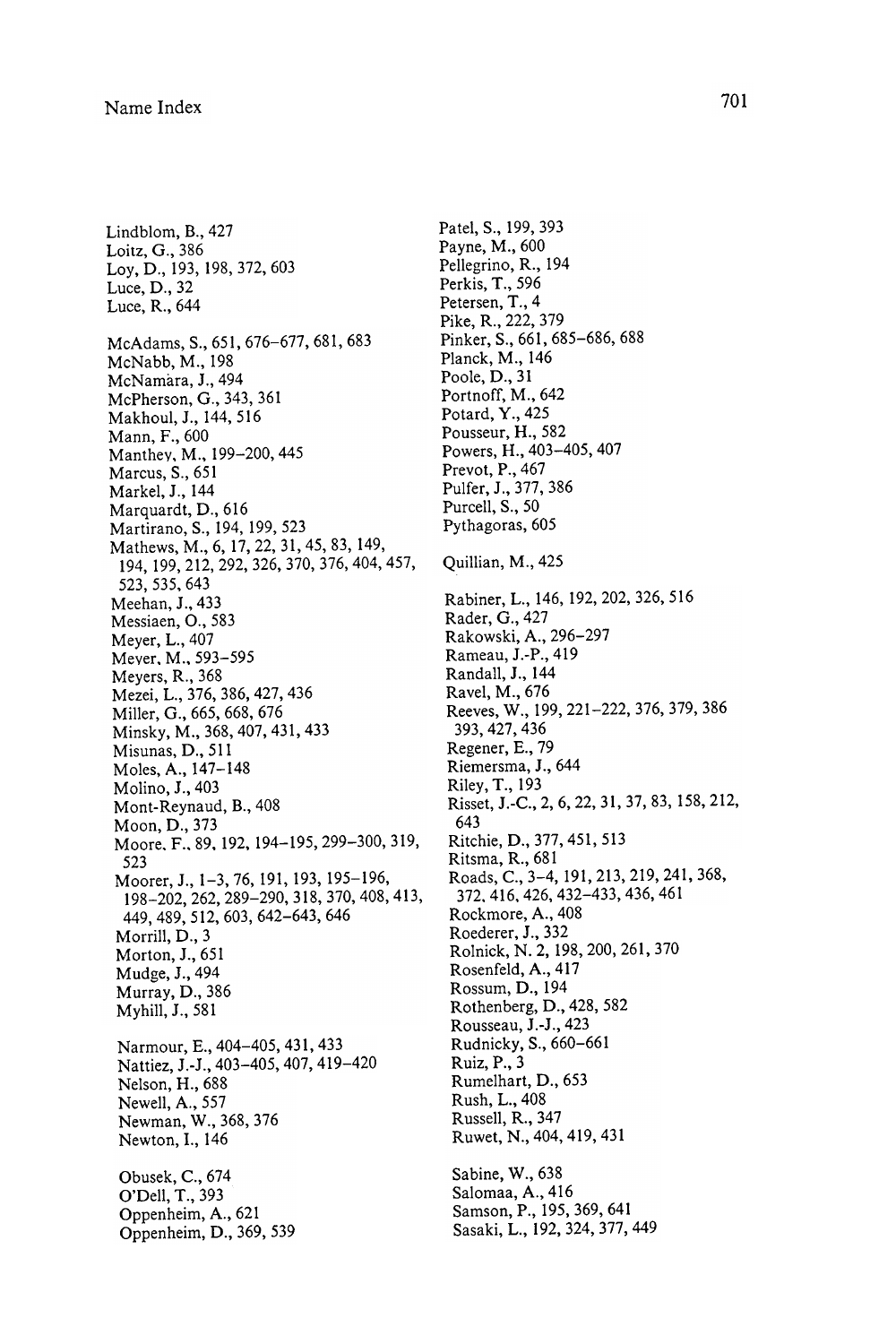Thompson, K., 377, 513 Thurlow, W., 674, 692 Saunders, S., 3, 192 Saussure, F. de, 408 Schaefer, R., 83 Schaeffer, P., 408, 448 Schafer, R. M., 551 Schafer, R. W., 202, 621 Schank, R., 432 Scharf, B., 648 Schenker, H., 420, 422, 424, 428, 583 Scherpenisse, J., 173 Schillinger, J., 583 Schloss, W., 408 Schönberg, A., 603, 678 Schottstaedt, B., 3, 67, 214, 307 Schouten, J., 668 Schroeder, M., 603, 605-606, 608, 610, 628, 631 Sebeok, T., 405 Shepard, R., 646–647 Siebrasse, K., 631 Simon, H., 552 Smith, B., 647-648 Smith, J., 3 Smith, K. C., 192, 206, 221, 318, 376-377, 449 Smith, L., 31, 37, 300, 376, 386, 427, 200 Smoliar, S., 372, 421-422 Snell, J., 427 Snell, J. M., 192, 195, 202, 368 Sniderman, R., 199, 386 Spiegel, M., 65 Sproull, R., 368, 376 Steele, G., 435 Steels, L., 435 Stegun, I., 66 Steiger, H., 686 Steiglitz, K., 127, 144, 151 Stevens, S., 644 Stockham, T., 156, 568, 632 Stockhausen, K., 1 Strachey, C., 365 Stravinsky, I., 420 Strawn, J., 192-194, 200-201, 203, 417, 426 Strong, W., 32 Suen, C., 83, 91, 96 Sundberg, J., 427 Sussman, G., 435 Sutherland, I., 447 Tanner, P., 377 Tempelaars, S., 206, 209, 212-213, 318 Tempest, W., 613

Tovar, 376

Young, R., 59 Tozuka, Y., 610 Truax, B., 3, 70, 82, 371, 444 Tucker, W., 376, 454 Tyranny, "Blue" Jean, 600 Ullman, J., 495, 510 Ulrich, W., 427 Uzgalis, R., 416 Valette, D., 281 Van der Pol, B., 47 van Noorden, L., 651, 658, 660, 665, 668, 670 - 672, 674, 691 - 692 Varèse, E., 156, 678, 420 Vasarely, V., 661 Vaughan, R., 376, 454 Vercoe, B., 377, 444 Verschuure, J., 658, 672, 674, 676 Wallraff, D., 195, 201, 367, 370 Warren, R., 674 Wedin, L., 648 Weierstrass, K., 89 Weinreb, D., 373 Weinstein. C., 621 Wessel, D., 44, 158, 197, 603, 647-649, 651, 654, 678, 685 Whitfield, J., 146 Wiener, N., 146-147 Wilks, Y., 432 Williams, J., 583 Winham, G., 151 Winningstad, N., 350 Winograd, T., 373, 405, 415, 431-432 Winston, P., 368 Wood, D., 511 Woods, W., 417, 419, 425 Worman, E., 102 Xenakis, I., 148, 413, 444, 581–582, 584

Zingheim, J., 31 Zwicker, E., 648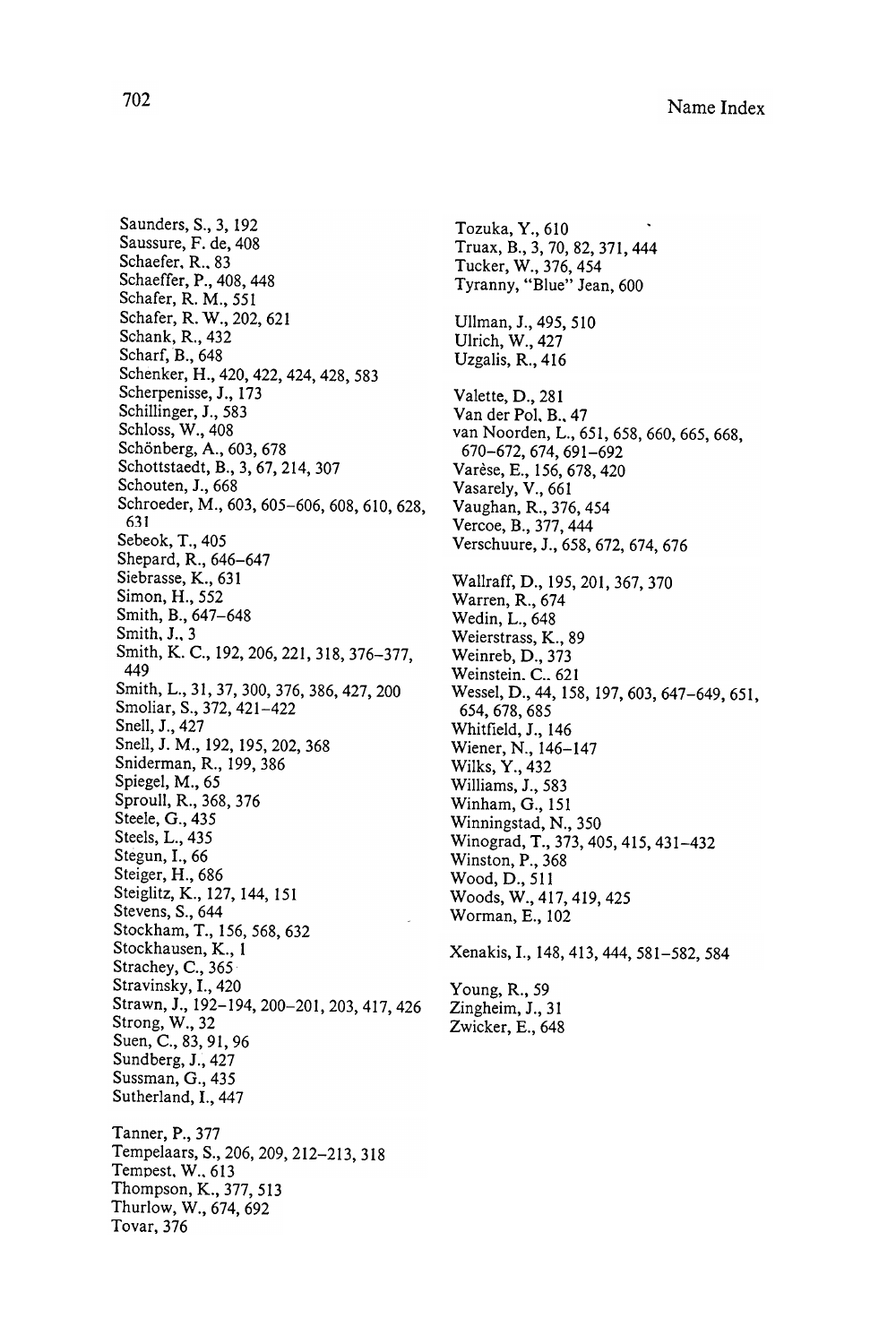## Subject Index

Italic page numbers indicate illustrations .

Acoustics, 605, 622-628. See also Reverberation ADC . See Analog - digital converter  $\overline{\phantom{a}}$  , 21  $\overline{\phantom{a}}$  , 31  $\overline{\phantom{a}}$  , 31  $\overline{\phantom{a}}$  , 31  $\overline{\phantom{a}}$  , 31  $\overline{\phantom{a}}$  , 31  $\overline{\phantom{a}}$  , 31  $\overline{\phantom{a}}$  , 31  $\overline{\phantom{a}}$  , 31  $\overline{\phantom{a}}$  , 31  $\overline{\phantom{a}}$  , 31  $\overline{\phantom{a}}$  , 31  $\overline{\phantom{a}}$  , 31 data reduction in, 426, 642<br>hardware implementation of, 212, 641 hardware implementation of , 212 , 641  $\alpha$  . The decay density  $\alpha$  is a set of  $\alpha$  defined by  $\alpha$ Aerial (Truax), 82 Aerovox, 346<br>Air (Bartlett), 547  $\sim$   $\sim$   $\sim$   $\sim$   $\sim$   $\sim$   $\sim$ . *90* Alillia ( Cann ) , 116 , 129 Alphabet, 409<br>AM. See Amplitude modulation Amplitude envelope. See Envelope Amplitude modulation (AM), 3, 92 Amplitude modulation ( AM ) , 3 , 92  $A \rightarrow B$  ,  $A \rightarrow C$  ,  $A \rightarrow C$  ,  $B \rightarrow C$  ,  $C \rightarrow C$  ,  $C \rightarrow C$  ,  $C \rightarrow C$  ,  $C \rightarrow C$  ,  $C \rightarrow C$  ,  $C \rightarrow C$  ,  $C \rightarrow C$  ,  $C \rightarrow C$  ,  $C \rightarrow C$  ,  $C \rightarrow C$  ,  $C \rightarrow C$  ,  $C \rightarrow C$  ,  $C \rightarrow C$  ,  $C \rightarrow C$  ,  $C \rightarrow C$  ,  $C \rightarrow C$  ,  $C \rightarrow C$  ,  $C \rightarrow C$  ,  $C \rightarrow C$  ,  $C \rightarrow C$  ,  $C \rightarrow C$ 192 Analog-digital converter (ADC), 263 Analog - digital converter ( ADC ) , 263 Analog recording , distortion in , 192 Analog synthesis. See Hardware Analysis/synthesis, 114-144<br>all-pole model, 127 all - pole model , 127 an <u>- 2010 mars - 2</u> inverse filtering, 126-133, 139-143 residual, 127, 130-132, 140-141, 143 squared error, 140 Androgony (Truax), 81<br>Antony (Wessel), 197  $\sim$  1970  $\sim$  1970  $\sim$  1970  $\sim$  $\sim$  ,  $\sim$  ,  $\sim$  ,  $\sim$  ,  $\sim$  ,  $\sim$  ,  $\sim$  ,  $\sim$  ,  $\sim$  ,  $\sim$  ,  $\sim$  ,  $\sim$  ,  $\sim$  ,  $\sim$  ,  $\sim$  ,  $\sim$  ,  $\sim$  ,  $\sim$  ,  $\sim$  ,  $\sim$  ,  $\sim$  ,  $\sim$  ,  $\sim$  ,  $\sim$  ,  $\sim$  ,  $\sim$  ,  $\sim$  ,  $\sim$  ,  $\sim$  ,  $\sim$  ,  $\sim$  ,  $\sim$ Architecture. See Hardware Arras (Truax), 3, 82 Articulation, 64 Articulator, 118, 121, 123 Artificial intelligence, 368, 432 Asp (hardware), 202, 372 ASP (program), 161, 163 Atmosphères (Ligeti), 290 ATN. See Grammar Attack, 651, 655, 685-686. See also Envelope Audio Wave (Bischoff), 590 Augat, 343-344, 346, 349, 352, 361 AVS, 346 AVX Ceramics, 362 Backus Normal Form (BNF), 446, 562 Banjo Music (Cann), 115 **BASIC**, 513 Bass, string, 619 Bassoon, 24, 649 Beckman, 362 Bell Laboratories, 31, 191, 200, 244, 257,

370, 523, 641. See also Conductor program; Synthesizers Bell tones, 6, 25, 70 Belongingness, 687 Bessel function. See Frequency modulation Binary, 366 . BNF . See Backus Normal Form Bolero (Ravel), 676 Boundary fission, 665-666, 671-672 temporal coherence, 665 Bourns, Inc., 362 Brass instruments, 22, 99, 102, 649. See also names of instruments simulation of, 3, 21, 30-44, 95-113, 643 Buchla synthesizer, 523 C (language), 451, 513, 514, 517 Cal Data, 100, 513 Cascade FM. See Frequency modulation CCRMA. See Computer music studios CD. See Conceptual dependency Cello, 649 Cent, 297 Centre Engineering, 362 Chebychev polynomials, 90-91. See also Waveshaping Chorales (Bach), 408, 422-423 Clarinet, 649 simulated with frequency modulation, 42 simulated with waveshaping, 83 CMI synthesizer, 199, 201 CMN. See Common music notation Cmusic, 194, 366 Cognition, musical, 421, 424, 551-552, 555, 563 Coherence, 668-669 temporal, 660, 665, 691 Common music notation (CMN), 379, 384 Communications Satellite Systems, 336 Compiling, 495, 497, 499 Complex modulator. See Frequency modulation Composition, 553. See also Computer music composition aleatoric, 581-582, 590 algorithmic, 417, 569-570, 578 grammar-based, 422–423 group, 588-600 serial, 1, 573, 569 stochastic, 444, 523-524, 531-532, 541, 544-545, 581-587, 594 Computer Cantata (Hiller), 582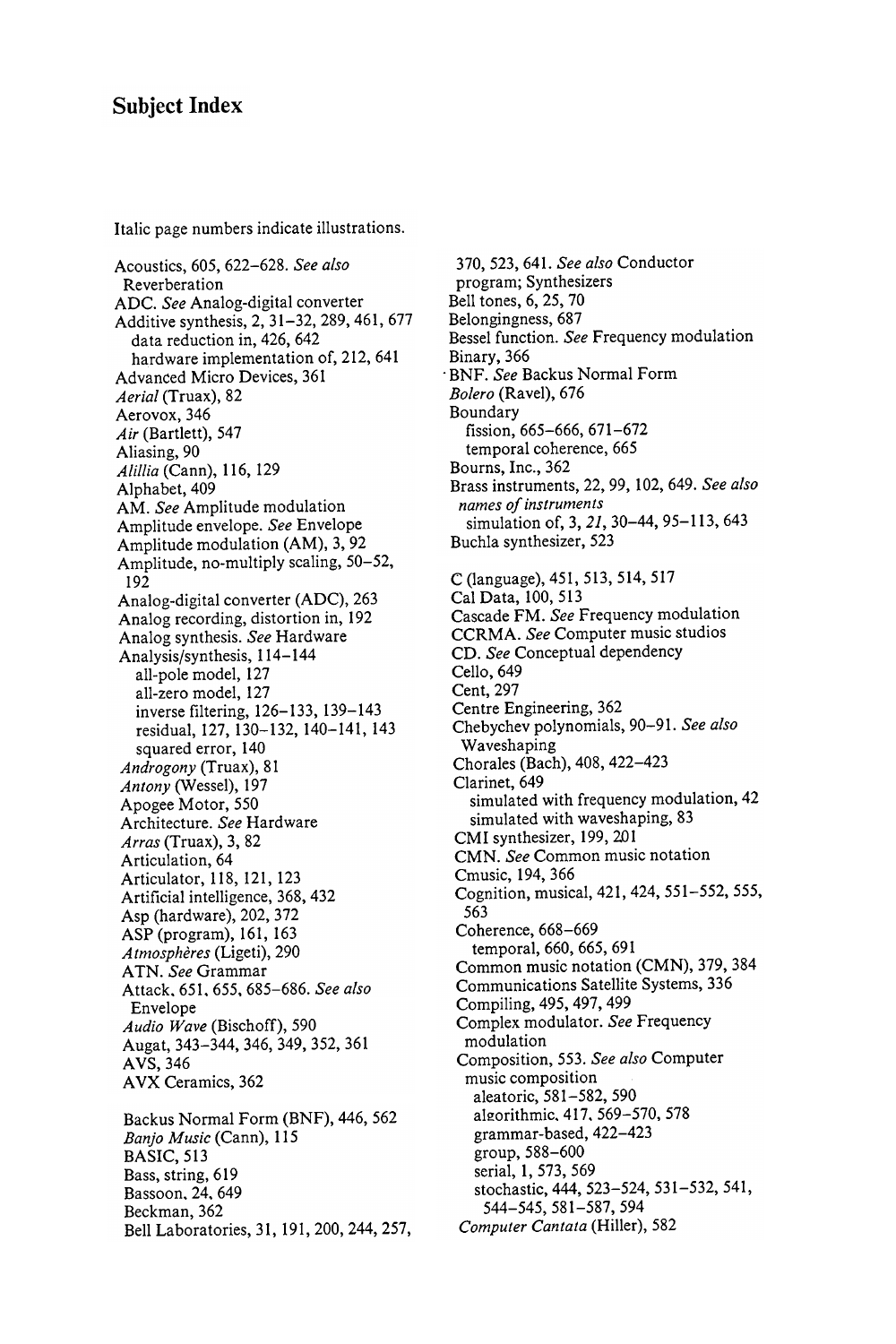Computer music composition,  $ix-x$ , 30, 160, 196, 199, 489, 573-574. See also Composition; names of compositions in studio, 539, 599 interactive, 551, 553-554, 560-561, 563, 576 - 577 , 588 - 600 real-time, 45, 160, 537-538 using  $c$ : m ratios, 3, 68-82 with grains, 148-149, 151-152 with live instruments, 30-31 with microcomputer, 196, 597–600 with pre-recorded sounds, 247, 518 Computer music studios. See also Bell Laboratories; Lucasfilm; McGill University; Michigan State University Aarhus, 445, 568 Albany , 523, 526, 531, 534 CCRMA (Stanford), 31, 202, 301, 312, 603, 610, 641, 644, 655 CME (San Diego), 149, 199 Colgate University, 31 GRM, 281, 288 Institute of Sonology (Utrecht), 160, 173, 568. 572. 575-578 IRCAM, 2, 194-195, 256, 261, 279, 370, 449, 468, 485, 578, 610, 628, 644-645, 647, 655 Mills College, 540 MIT Artificial Intelligence Laboratory, 199 MIT Experimental Music Studio, 152 Oberlin, 200, 249 SSSP (Toronto), 199, 200, 206-225, 376 - 377 , 443 Computers Burroughs B6700, 149, 152 CDC 6600 , 511 Control Data, 352 CRAY-1, 347, 352, 354, 508 DEC PDP-1, 369, 377 DEC PDP-8, 352 DEC PDP-10, 17, 31, 632, 647 DEC PDP-11 (and LSI-11), 154, 200, 221, 238, 244, 246, 249-250, 254, 257-258, 262 - 263, 277, 279, 469 - 470, 476, 477, 481 , 484 - 485 , 488 , 513 , 517 , 523 , 568 DEC PDP-15, 160-161, 173, 568 DEC VAX-11/780, 191-192 IBM, 352, 597 KIM-1, 540-541, 548-549, 588-590, 592 Lisp Machine, 199, 367 Conceptual dependency (CD), 432-433 Concertgebouw, Amsterdam. 631 Conductor program (Bell Laboratories), 523 , 535

Convolution, 632 Cornet, simulated, 3, 103-108. COTREE, 426-427 Counterpoint, 691 Critical band, 650 Cross synthesis, 4, 143. See also Analysis/synthesis; Linear prediction Curtis synthesizer modules, 549 Cymbal, granulated, 158 DAC. See Digital-analog converter. DAG. See Directed acyclic graph Database, relational, 425 DEC PDP-11 assembler 239, 536 Delay, entry, 445–446, 455 Device driver, input/output, 366-367 Dialectic (Myhill), 583 Digital-analog converter (DAC), 292 multiplying, 192, 200, 211–212, 222 Digital audio. See also Computer music; Computer music studios; Hardware; Synthesizers recording, 515, 520 distortion in, 192 Digital Equipment Corporation ( DEC ) . see Computers ; U Digital Music Systems, 195, 201, 225–243, 367 Directed acyclic graph (DAG), 495-499 Discrete summation formulas, 3, 318, 642 DMX-1000, 195, 201, 225-243, 367 Drum, simulated, 26 Duck, Donald, simulating voice of, 125 E-mu, 194 Earth's Magnetic Field (Dodge), 692 Eastty switching annex, 263<br>ECL. See Emitter-coupled logic Equation - contribution - contribution - contribution - contribution - contribution - contribution - contribution - contribution - contribution - contribution - contribution - contribution - contribution - contribution -  $\mathcal{L}$  . 200  $\mathcal{L}$  , 200  $\mathcal{L}$  , 200  $\mathcal{L}$  , 200  $\mathcal{L}$  , 200  $\mathcal{L}$ Elco, 349, 362 Electronic music, 1, 568-569, 571-573. See also Composition; Westdeutscher Rundfunk Eltra Spectra-Strip, 362 Emitter-coupled logic (ECL), 202, 323. 355-364. See also Integrated circuits English horn, 649 Envelope , 462 - 472 - 472 - 472 - 472 - 472 - 472 - 472 - 472 - 472 - 472 - 472 - 472 - 47 526 - 529 **- 529 - 642 - 643 - 643 - 643 - 643 - 643 - 643 - 643 - 643 - 643 - 643 - 643 - 643 - 643 - 64** Decay; Hardware amplitude, 115, 642. See also Music V

Constraints, 435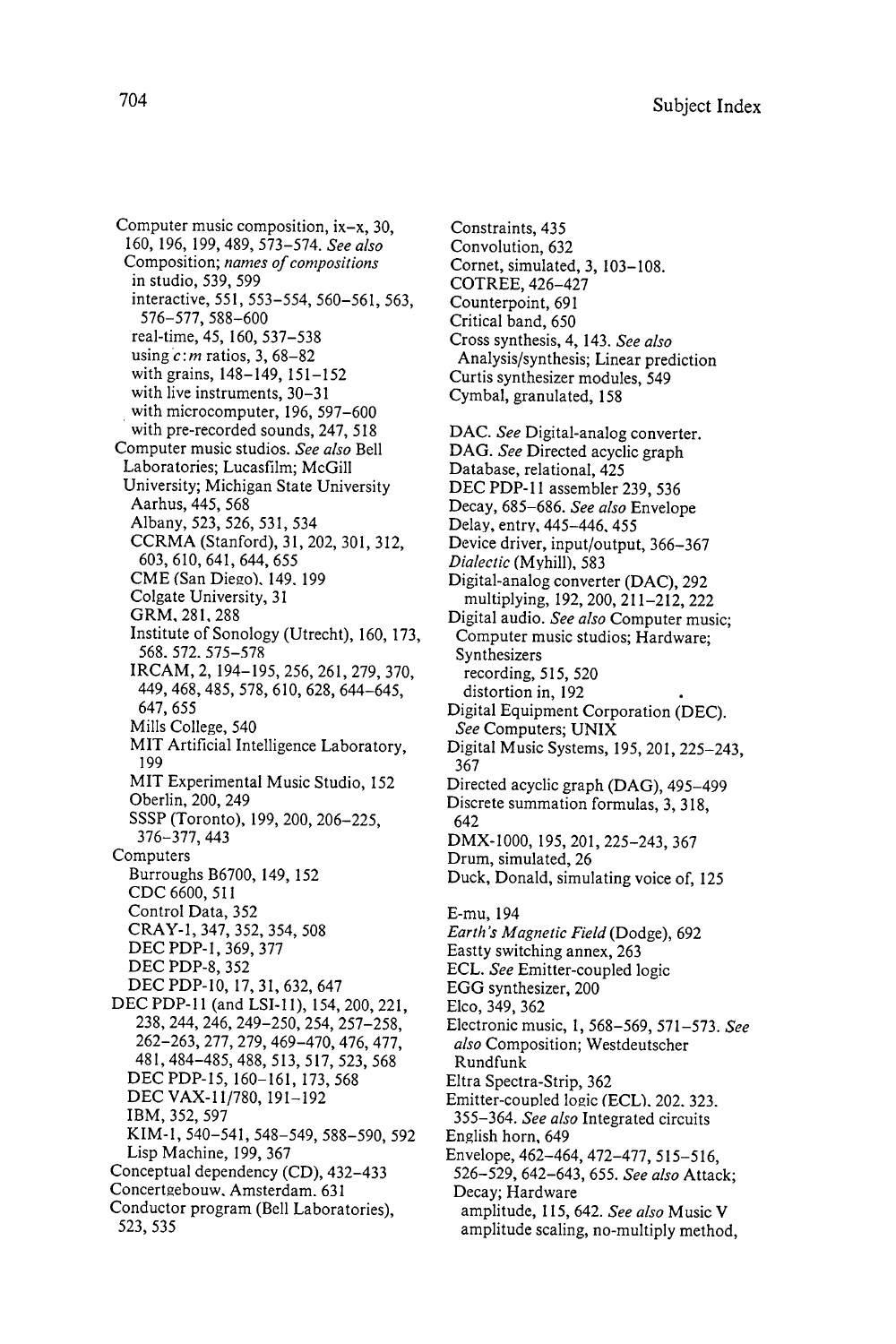50 - 52 , 192 frequency envelope, 533–534, 642 line-segment approximation, 417, 426 scaling, 200, 212, 261, 269, 271, 458, 469, 474 - 479 , 642 - 643 , 655 Envelope generators. See Envelope; Hardware ESQUISSE, 648 Excel Products, 343, 361 Fairchild, 347, 354, 358, 360 Fairlight CMI, 199, 201 Farey series, 79–81 Fictional Travels in a Mythical Land (Gold), 593 Field (Roads), 158 File, register, 492 Filters, analog, 312 Filters, digital, 133-139. See also Reverberation; Reverberators all-pass, 605-607, 613 fixed-point implementation in hardware, 621 one-pole, 509 pole, 127, 134-135, 137 transfer function, 136-137 two-pole, 134-137 two-zero, 138-139 zero, 127, 139 Fission, auditory, 650, 665, 670, 691 Fission boundary, 665-666, 671-672 Floating Point Systems, 350 Flute, 43, 649 FM. See Frequency modulation Foldover, 90 Formant, 123, 125-126. See also Speech simulated, 27-28 Forth, 549 FORTRAN, 513 4CED Program, 277, 370 Fourier transform, 145-146 fast (FFT), 509, 632 French horn, 649 Frequency domain, 136 Frequency modulation (FM), 2-3, 6-29, 31, 33-43, 45-47, 68-72, 202, 459-460, 516, 642, 667 bandwidth, 10, 13-16, 17, 45, 73 Bessel functions in, 7, 9-11, 15-17, 27, 37, 55-56, 58, 65-67  $c:m$  ratio, 11, 13, 37, 68-82, 459 chorus effect in, 64, 81 carrier, 7 cascade modulator, 58 complex carrier, 47-50, 216

complex modulator,  $47-50$ ,  $54-59$ , 65-67, 216, 307 definition, 7-11 deviation, 7, 21, 216 double-carrier instrument, 27-28, 39-43 double modulator, 54-59 efficiency, 3 fundamental of spectrum,  $71-74$ ,  $79$ hardware implementation of, 52-53, 214 - 217, 235 - 241, 266, 307 - 308, 476-479 index, 7, 13, 15-17, 20-22, 59, 62, 237 - 238 inharmonic spectra, 13, 15, 25, 69 instrument definition,  $18-22$ ,  $27-28$ ,  $37 - 43$ microcomputer implementation, 52-53 missing fundamental, 13, 69 modulator, 7, 24, 59, 64 Music V instruments for, 18-21, 27-28, 496 negative increment, 19, 296, 301 no-multiply amplitude method for index, 51 - 52 normal form of  $c$ : m ratio, 79 peak deviation, 7, 21, 216 phase inversion in,  $10-12$ ,  $56-58$ reflected sidebands,  $11 - 12$ ,  $14 - 15$ ,  $42$ ,  $57 - 58$ simulating articulation, 64 simulating bassoon, 24 simulating brass, 3, 21-23, 30-44 simulating clarinet, 24 simulating drum, 26 simulating formants, 27-28 simulating natural tones, 28-29 simulating organ, 23 simulating percussion,  $24-27$ simulating piano, 59-61 simulating strings, 62-64 simulating woodwinds, 23-25 sine, 47 spectral harmonicity, 69 spectrum produced by,  $7-8$ ,  $10-14$ ,  $47$ ,  $57 - 59, 68 - 69, 71, 74 - 82$ time-varying spectra,  $6$ ,  $13$ ,  $15-17$ , 23 - 25 , 28 , 36 - 38 , 46 triangle, 3, 47-51 vibrato, 38, 62, 64 zero-hertz wrap around, 42 Frequency resolution, 193, 295-300, 332, 333 Fujitsu America, 361 Functions, approximation of, 89 Funktion Gelb (Koenig), 568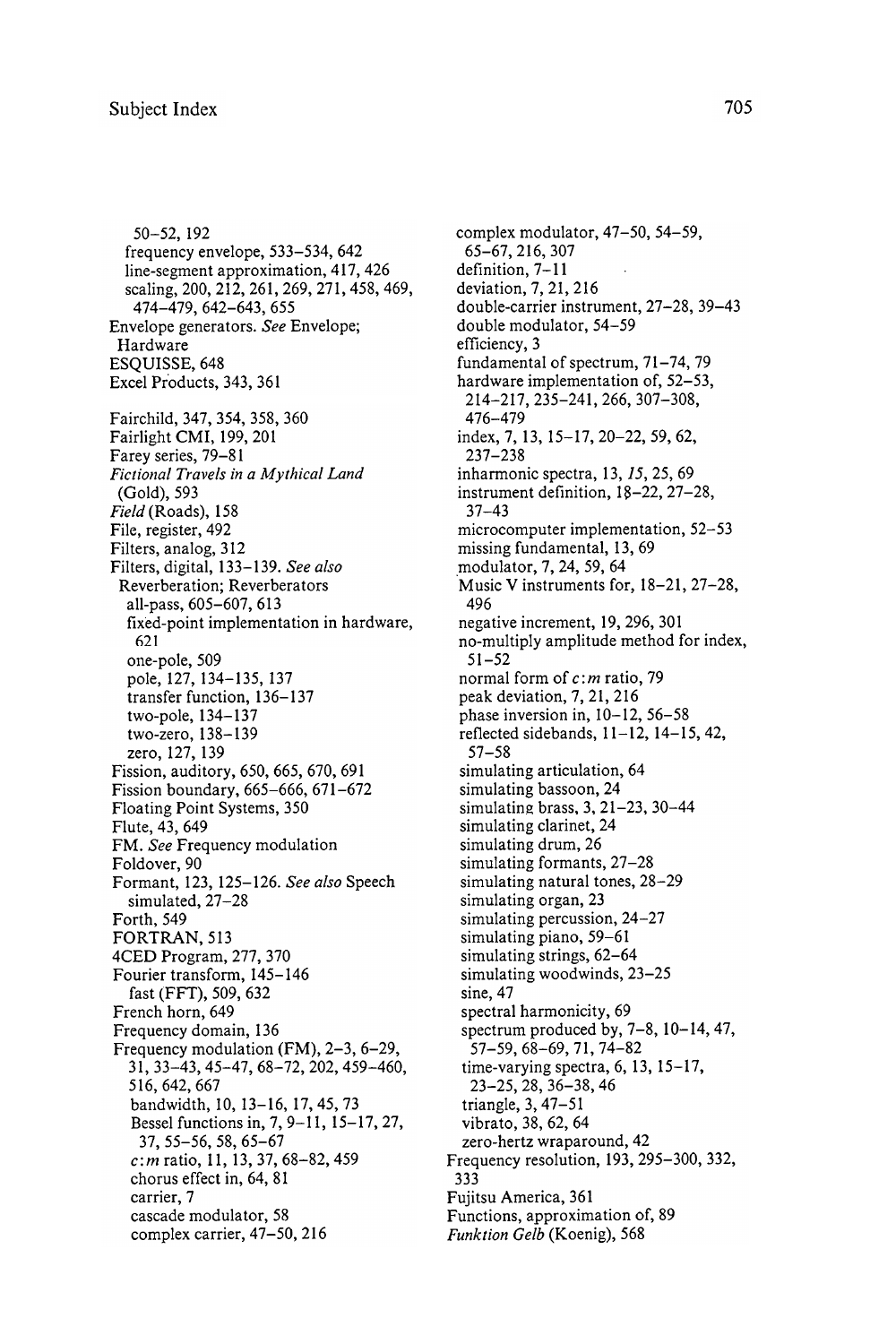Funktion Grün (Koenig), 568 Fundamental, missing, 679, 681-683, 685 Fusion, auditory, 676 also Amplitude; Envelope; Integrated Gardner-Denver, 336, 362 Garry, 343, 361 Geisslerlieder, 419 Gemisch, 445 Grain, 150. See also Granular synthesis Grammar, 403-442. See also Language; **Rules** ambiguous, 428, 430 applied to music, 403-404, 408-409, 419 - 442 array, 417 attribute, 425 augmented-transition-network (ATN), 417 - 419 formal, 409 deep structure, 406, 424-425 generative, 410, 414 graph, 417 multidimensional, 416-417 pattern, 417 phrase-structure, 414 plex, 417 regulated, 416 shape, 417 sapce, 417 systemic, 414-415 transformational, 414, 417 tree, 417 Type 0 (free), 411-412 Type 1 (context-sensitive), 412, 429, 431 Type 2 (context -free), 41 1- 413, 416, 446 Type  $3$  (finite-state),  $411, 413$ Granular synthesis, 4, 145-159. See also Quanta Graphemes, 409 GRM, 281, 288 GROOVE, 194, 200, 523 Grosser Musikvereinsaal, Vienna, 605, 631 GS Program. See Granular synthesis GUIDO, 386 Hardware, analog synthesis, 199, 539-540, 542, 549 Hardware, digital. See also Emitter-coupled logic; Integrated circuit; Miami Number Cruncher arithmetic logic unit (ALU), 492 cooling of, 315 VLSI, 203 Hardware, digital sound synthesis, xii. See

circuits; Synthesizers ADC. 263 additive synthesis, implementation of, 212 architecture, 194-196 block processing, 507-509 branching, 285, 321 commercial constraints on, 370 control information in host address space, 246, 250, 253, 275 DAC, 192, 200, 211-212, 222, 292 diagnostics, 193-194 direct sound synthesis by mainframe, 196, 369 direct sound synthesis with mini- and microcomputers, 196, 202-203 envelope generation, 237, 253-254, 269 - 271 , 309 , 315 , 318 , 469 , 643 evaluating expressions, 488 evaluation of, 1, 196-197, 476 fixed-point arithmetic, 621 frequency modulation,  $52-53$ ,  $214-217$ , 235 - 241 , 266 , 307 - 308 , 476 - 479 frequency resolution, 295-300, 332-333 graphic interface, 563 horizontal bus architecture, 195, 319-323 horizontal microcode machine, 494 host computer, 234 increment, 292-293 instruction prefetch, 228 interconnection of units ("patching"), 247 , 273 , 275 - 276 , 494 , 529 - 534 interrupt handling, 52, 246, 254, 271 - 273 , 276 , 285 , 370 , 481 , 484 - 485 , 524, 528, 541, 549, 590 I/O bandwidth, 198-199 keyboard-controlled synthesizer, 2, 193 - 194 . 203 memory addressing, 206, 266-267, 275-276, 286 microprogrammed, 195, 225, 228-230, 233 - 238 , 241 - 242 , 281 , 283 , 321 - 322 , 491-511. See also Microcode. Microprogramming mixed sample rates, 201-202, 209, 235, 253 , 261 , 277 , 285 , 508 modular, 195 multiplier, 231, 265-266, 303, 306-307, 314 - 315 multiprocessor networks, 196 non-real-time vs. real-time, 370-371 Orr ADC, 263 phase angle increment register length, 296 - 297 pipelined, 195-196, 230-231, 274, 277, 306 , 312 , 314 - 318 , 493 - 494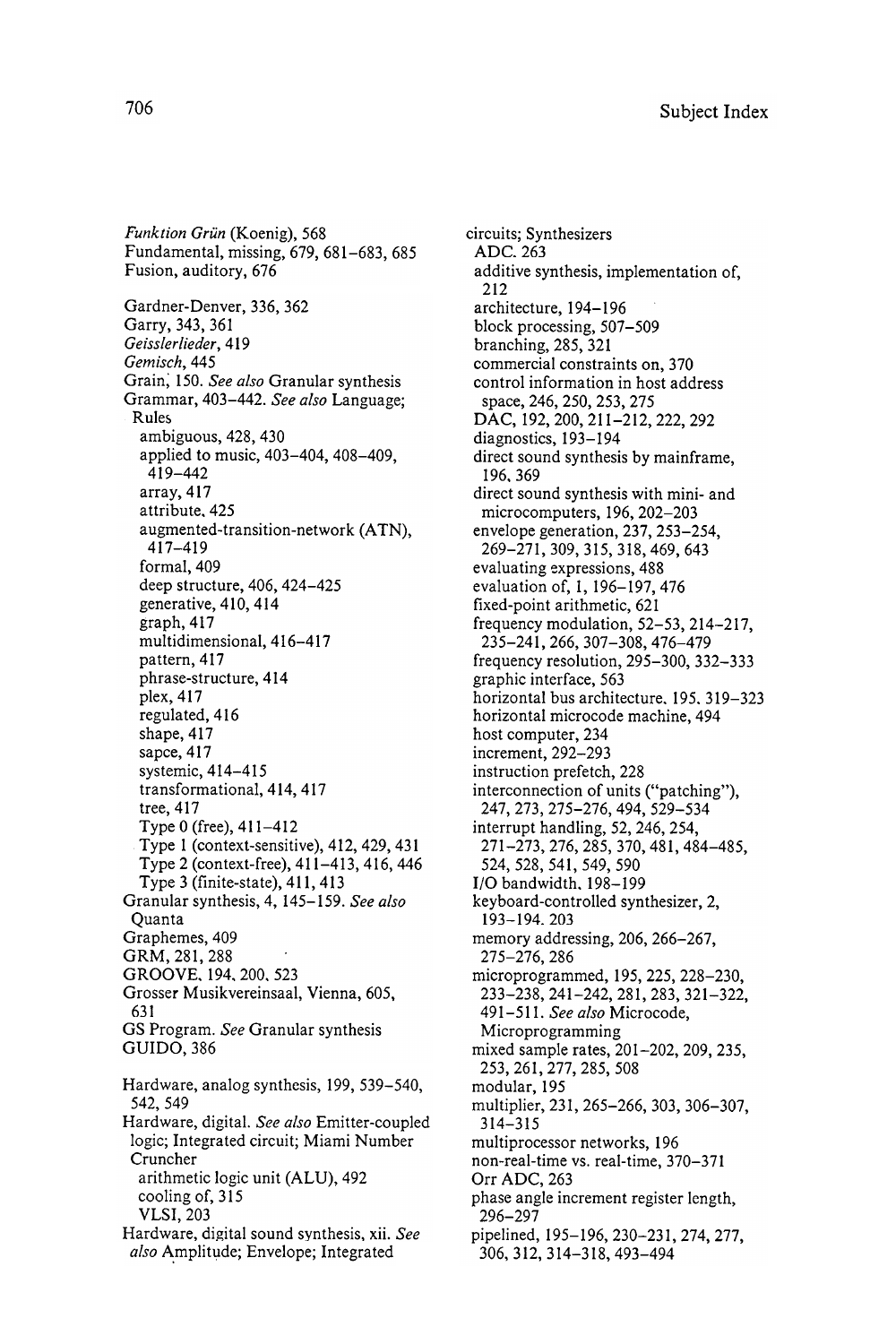precision of, 242, 244, 250 program update, 228 real-time, 52, 250, 370-371, 524, 536 reliability, 193 sample and hold, 292 sample period jitter, 295 sample period subdivided, 228-229, 265, 273 - 275 , 283 , 321 , 493 sample rate, 200-201, 206, 209, 229, 283 scaling functions, 200, 212, 261, 269, 271, 469 , 474 - 476 , 642 - 643 , 655 smoothing filter, 202, 292, 294–295, 312 software access to low-level hardware. 370 software simulation of, 372 stream processing, 507-509 time-multiplexed, 250, 304-306 track or ground, 292, 309 T. T. Electronics J77C smoothing filter, 312 T. T. Electronics J87C smoothing filter, 312 updating control parameters, 254, 370, 642 user input, ix, 199-200, 244, 246-247, 257 - 260, 386, 485 - 489, 540, 544, 547, 647 vertical microcode machine, 493 VOSIM, implementation of, 212-215, 318 vs. software, 200, 220 wavetable lookup, 209-212, 250-251, 266 - 268 , 290 - 293 , 300 - 303 , 326 - 334 Hardware, hybrid synthesis, 199-200, 540-541. See also Synthesizers Harmonic, 289 Heterodyne filter, 642 Heuristic, 500 Hybrid synthesis, 369. See also Hardware; Synthesizers ICMC, 540, 693. See also UNESCO Icon, 405 ILC Data Device Corporation, 362 Improvisation, 247 Increment, 326 Indian music, 540 I Never Knew You Cared (Berg), 173- 179 Information contnet, acoustical, 147-148 Information unit, acoustical, 146 Instantiation, 456 Institute of Sonology (Utrecht). See Computer music studios Integrated circuits  $(ICs)$ ,  $230$ ,  $277$ ,  $281$ ,  $285$ , 302, 306, 307, 312, 314-317, 319, 338, 340,

McGill University, 694 Macro, 366 342, 347-349, 351, 352, 354-357, 541, 549, 594 Interdyne, 343, 346, 361 International Computer Music Conference, 540 , 568 , 693 Internationale, 172 Interpreter, 517 INV , 367 , 512 - 522 IRCAM. See Computer music studios Jazz , 427 . 435 Keyboard, piano-style, 387-388, 392, 484 - 485 mapping between keys and events, 199 touch-sensitive, 257-259 **KEYS, 467** Klangfarbenmelodie, 603 Kleffman Electronics, 342, 345-346 Knowledge, representation of, 553 Kontakte (Stockhausen), 568 Koto, 582 KYST, 645, 648-649 Language, formal, 409. See also Grammar as model for music, 404-405 phrase-structured, 413 Language, natural, 403, 409, 432 Language, programming, 366, 371. See also BASIC; C; DEC PDP-11 assembler; Forth; FORTRAN; Lisp; Macro-15; 6502 machine language League of Automatic Music Composers, 600 Linear prediction, 4, 140, 143. See also Analysis/synthesis Linear response, 85 Line-segment approximation, 417, 426 Linguistics, and music, 404-405. See also Grammar; Language Lisp, 418, 426 Location, sound spatial, 539, 660-662, 669. See also Reverberation Locks and Dams (Berg), 168, 172 Logic, emitter-coupled. See Emittercoupled logic Logic, formal, 428 Loop, phase-locked, 540 Love Songs (Truax), 81, 82 Lucasfilm, 195, 202. See also Synthesizers ludwig, 377, 379-384, 397-398, 400

Macro-15, 161, 173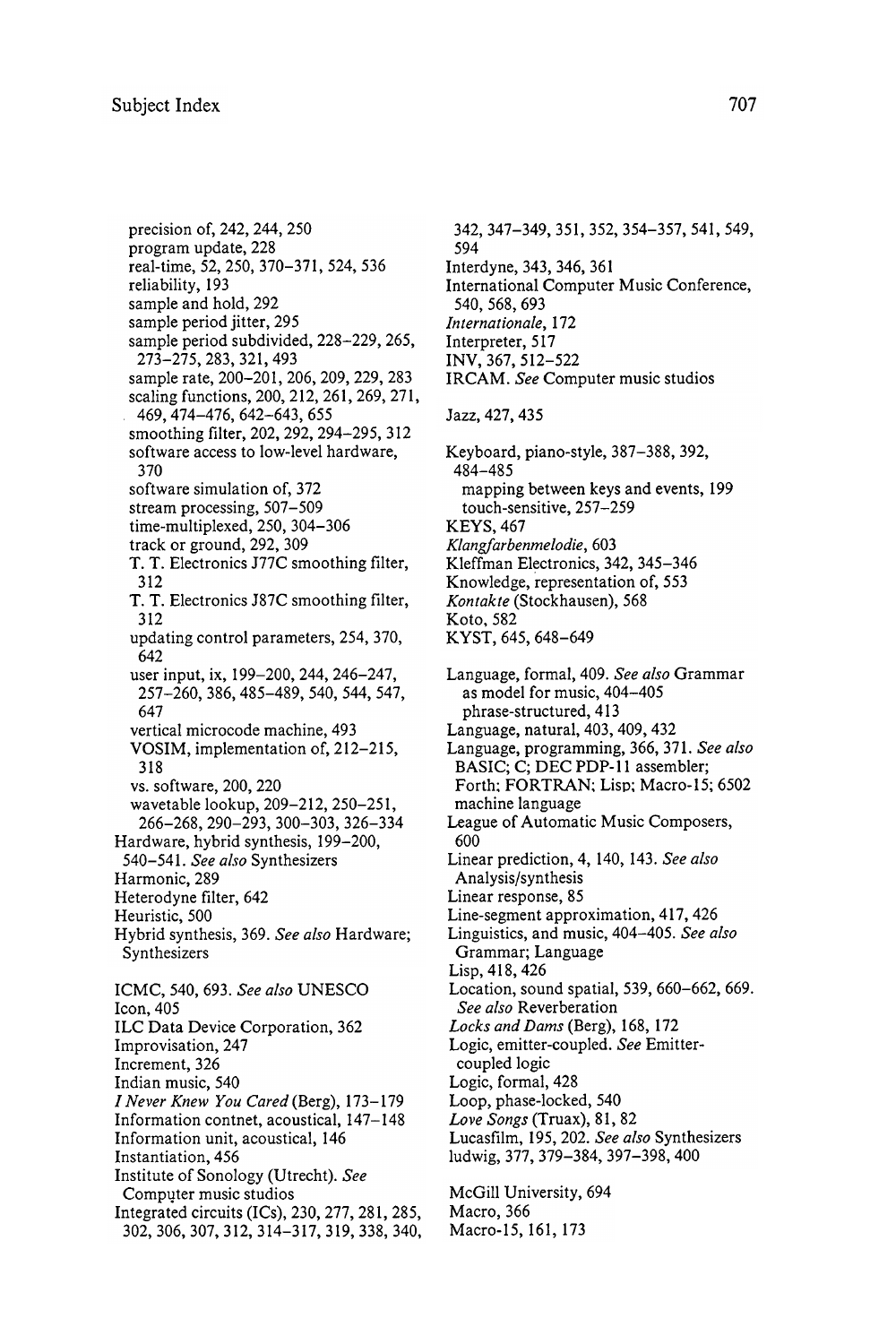NEC America, 360 Macrostructure, phantom, 412 Maentwrog, Music for Soleil (Cann), 116, 124 . 129 Markov chain, 413 Masking, 674-675 Melody, perception of, 664, 667-668, 677-678, 689, 691-692 Memory, human, 551-567 Menu. See Software Message, 371 Mevent, 452-456 Miami Number Cruncher, 337-338, 355 Michigan State University, 644 Microcode, 233-234, 319, 367, 372, 491-511. See also Hardware Microcomputers, 281-288, 369. See also Hardware composing with,  $196, 597-600$ in direct synthesis, 196, 202-203 implementation of FM, 52-53 S-100 bus, 202 Microprogramming, 491-494, 497 branch and bound, 505–507 critical-path scheduling, 501-502 critical resource counting, 500-502 enumeration, 502-504 reduce and conquer, 502 stepwise refinement, 502 verticalizing, 493 MIT. See Computer music studios Motorola, 354-356, 358, 360 Mozart, W. A., piano sonatas, 427 Mupac, 343, 345, 361 Mus10, 31-33, 376, 480-482 LINEN, 33-34, 36 MAG, 33 OUTA, 33 RANDI, 33–34 unit generator in, 32 ZOSCIL, 33-34, 36 Music 11, 154 Music 1000, 238-241, 370. See also DMX-1000 Music 4BF, 114, 134 Music IV, 370 Music V, 17-21, 27-28, 37, 134, 149, 151 - 153, 194, 336, 369 - 370, 376, 404, 447, 457 . 480 . 482 . 495 . 496 . 581 Musique concrète, 2 MUZACS, 199 National Advanced Systems, 336 National Semiconductor, 361

Necker cube, 661

Nekvia (Loy), 663 Networks basic transition (BTN), 417-418 constraint, 435 semantic, 425 Network Piece (Bischoff, Gold, Horton), 588 - 600 Networks Orchestra, 547 New England Digital, 201, 206, 209, 212, 536 - 537 , 641 NIHR, 97-98. See also Waveshaping Noise, 1/f, 544. See also Composition, stochastic Nonlinear distortion. See Waveshaping Nonlinear interharmonic relationship (NIHR), 97-98. See also Waveshaping Nonlinear processing. See Waveshaping Non-real-time systems, 369 Nonstandard synthesis,  $4$ ,  $160-187$ ,  $201$ , 369, 572-573 Nonterminals, 409 Note, musical (sound object), 542, 547, 604 NP-completeness, 504 nscor (Roads), 158 Nyquist theorem, 293–294 Object, 443, 448, 450, 457-462 Object -oriented language , 371 Objet (Roads), 158 Oboe, 649 Occlusion auditory, 676 visual. 672-674 OK Machine and Tool Corporation, 336, 362 Operating system, 367 Orchestra, talking, 4. See also Cross synthesis Orchestration, 414, 443, 456-457 Organ, simulated with frequency modulation, 23 Oscillator. See Hardware; Music V Overtones, 289 Parse tree, 406-407, 409, 436, 495 Partial, 289 Patch, 540 Pattern recognition, 417, 426, 445 Pattern, sound, 445 Perception auditors, 146-147, 296 musical, 658, 666, 689-691 Perceptual dissimilarity judgment, 644-645 Percussion instruments, 646-647. See also names of instruments simulated, 24-27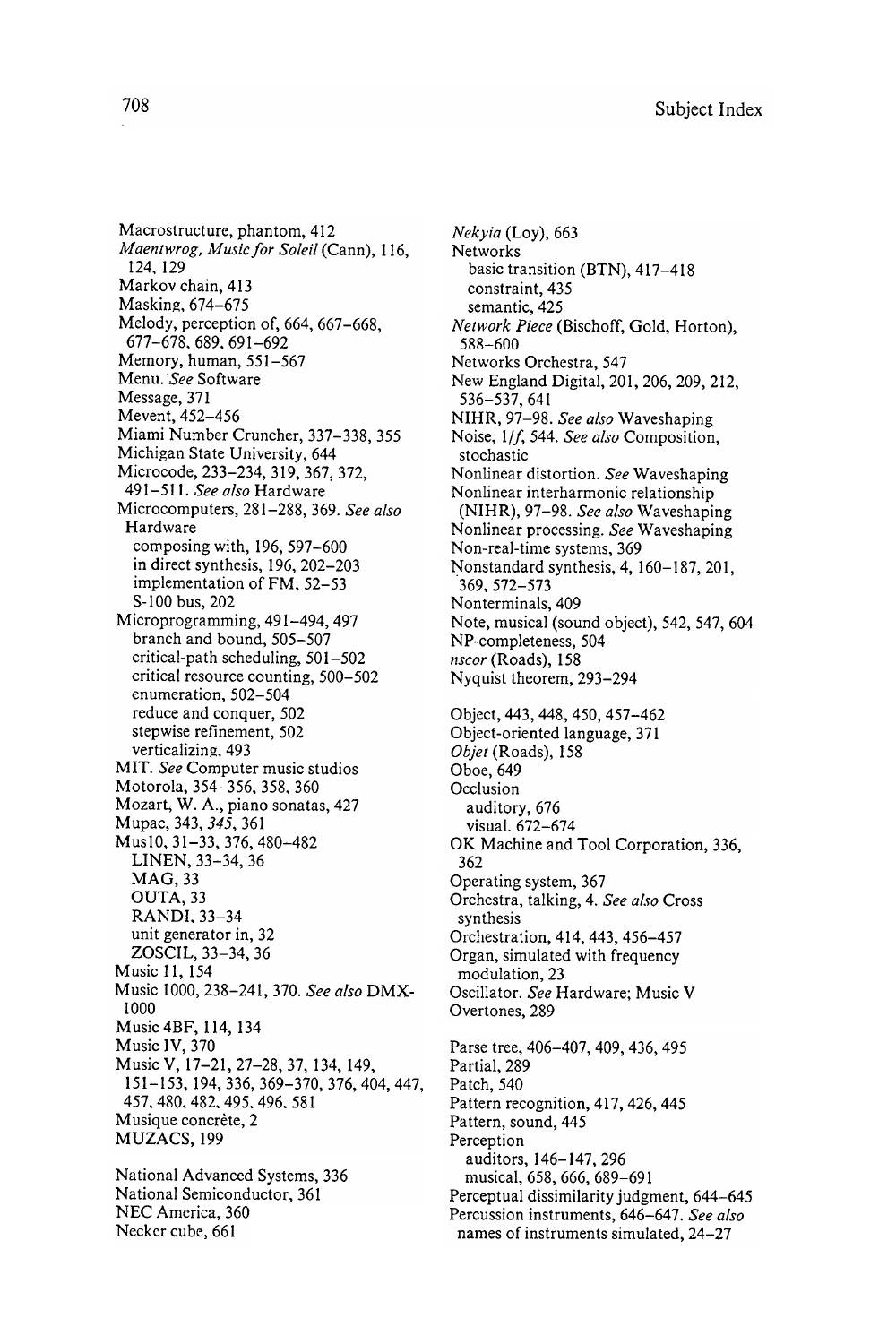Performance, live,  $ix-x$ , 539, 547 Performer, musical, 658 Petri net, 510-511 Phase vocoder, 642 Philharmonic Hall (old), New York, 631-632 Phone (Chowning), 3 Phonology, 404 Phrase, musical, 547 Piano, 59-61, 115, 571. See also Keyboard simulated, 59-61 Piano Music (Cann), 115 Piano-roll notation, 379 PILE. 160- 187 Pipeline. See Hardware PLACOMP 386-387, 390 PLAY, 368, 523-537 PLAY1, 523-537 PLA Y2, 536- 537 Plessey, 354, 356, 360 POD, 444 POD6, 70, 74 Poisson distribution, 584-585 Pole, 127, 134-135, 137. See also Filter Polyphony, 691 Procedural model of music, 433, 552, 564 PROJECT 1, 569-572 PROJECT 2, 569-572 prototype (Roads), 157- 158 Pseudo-Tape, 200 Quanta, acoustical, 145-149. See also Granular synthesis Quantization, frequency, 193 Racal-Milgo, 335, 337, 352 Random number generator. See Composition, stochastic Real-time systems, 369 Register, 492 Residual, 127, 130-132, 140-141, 143. See also Analysis/synthesis Resolution, frequency, 193 Reverberation, 613-614, 616-619, 622- 632, 634, 636. See also Acoustics digital, 603-639 Reverberators, digital. See also Filters; Reverberation all-all-pass, 607, 611-612 all-pass, 603 all-pass with filter, 610, 613-615, 620 comb-all-pass, 607, 611-612, 619-621, 630 comb with filter, 610, 613-616, 619 oscillatory all-pass, 608-609, 611-612

Rhetoric, 403 Rotron, 315 Rules. See also Grammar morphophonetic, 414 production, 410 rewrite, 410 self-embedding, 413 transformation, 414 programs and languages complexity, 373 directory window, 380, 384 grammar-based, 368 oscillatory comb, 608-609, 611-612 series-all-pass, 607, 611-612 SAE. See Stanford Applied Engineering Sal-Mar Construction, 194, 199, 523 Sampling theorem, 293-294 Samson box, 195, 641, 643 Saxophone, 431, 649 granulated, 158 Scaling multidimensional, 645–647 simultaneous linear equation, 654 sced, 377, 393- 395, 399 Schmitt trigger, 349 scored, 377, 384-386 Score, hierarchical representation of, 444-445 SCORE program (CCRMA), 37, 386, 427 score program (SSSP), 443-445, 452-457 scriva , 377 , 395 - 397 , 399 Segregation, auditory stream, 650, 665, 670, 691 Semantics, musical, 407, 415, 423, 434-435, 555 , 558 - 561 , 564 - 566 Semiotics, 403, 405-406 Semistochastic Music Language (SSML), 581 Semitone, equal-tempered, 297 Sentence, 409 Sequencer, 199–200, 540 Siemens, 361 Sign, 405 Signal processing, digital, 192. See also Filter; Fourier transform; Reverberation; Reverberator Signetics, 358, 360 Sine waveform, 289-290, 301, 333-334 Sinusoid, 2, 289 Six Dark Questions (Morrill), 3 6502 machine language , 540 SKETCHPAD, 447 Snare drum, granulated 158 Software, computer music xii, 376-402, 443-466, 512-538. See also names of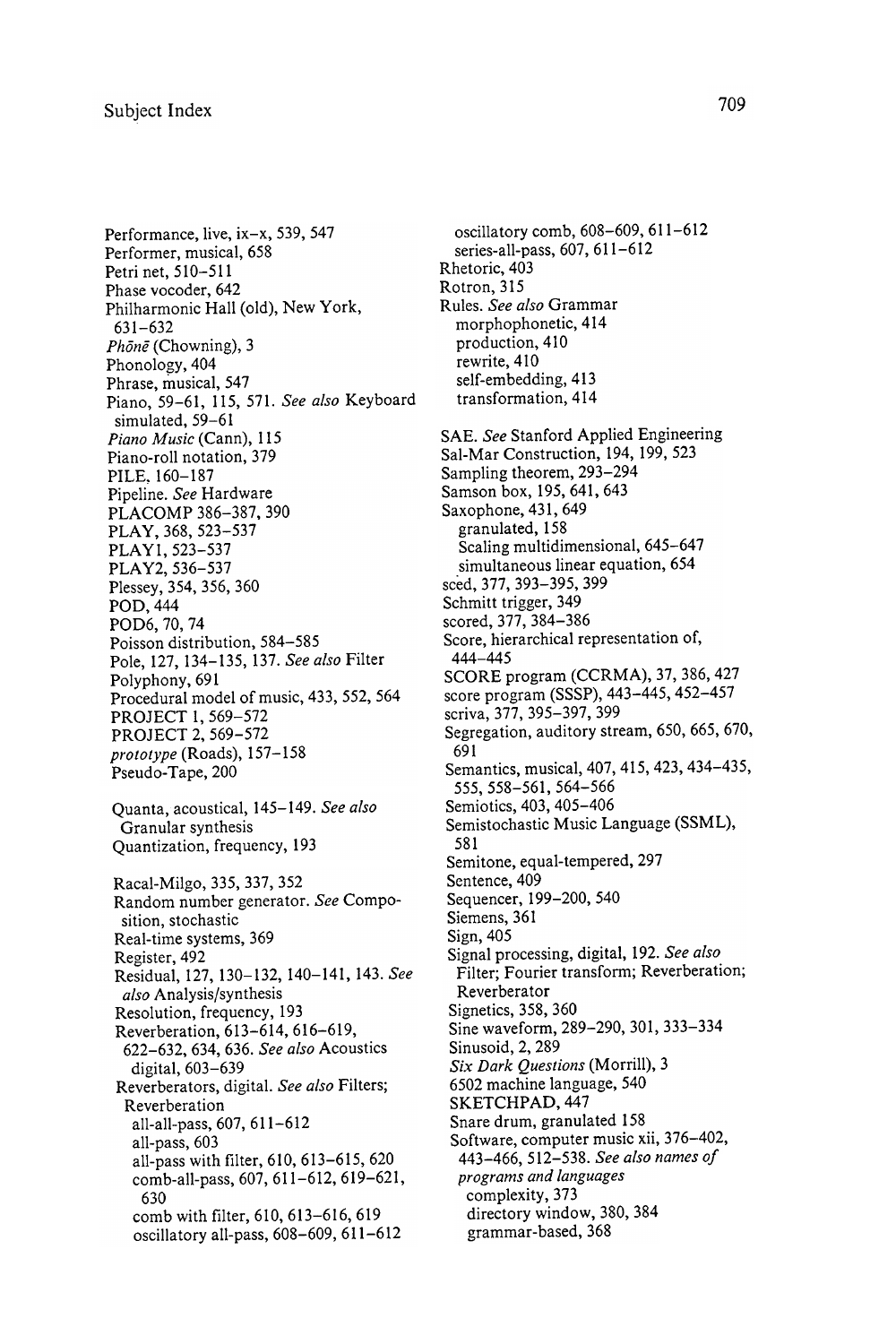Software (*cont*.)<br>graphic input, 537  $\sim$   $\sim$   $\sim$   $\sim$   $\sim$ hierarchical data structure to represent music, 368 389, 392 – 393 **. 200 , 389** orchestration , 384 **parallel process es model , 372** piano-roll notation, 379 process-model based, 368 scope , 393 , 397 , 398 , 397 , 398 , 398 , 397 , 398 , 397 , 398 , 397 , 398 , 397 , 398 , 397 , 397 , 397 , 39  $s = \alpha$ score format, 480–485<br>use of high-level languages in, 371 user interface, 368-369, 372, 376-380. user interface , 369 setembre , 369 setembre , 376 setembre , 376 setembre , 376 setembre , 372 setembre , 37 388 , 390 , 391 , 392 , 392 , 392 , 392 , 392 , 392 , 392 , 392 , 392 , 397 , 397 , 397 , 397 , 397 , 397 , 39 Software, sound synthesis, 467-511. See *also* Hardware; Microcode;<br>Microprogramming access to low-level hardware, 274 access to low - level hardware , 274 expression evaluation, 370 combined with real  $\mathbf{r}$  and  $\mathbf{r}$ incorporating real-time control information, 370 instrument definition, 238, 483 interconnection, 486 I-time code, 238 note list, 30, 483 orchestra, 238 structured programming in note list, 485 unit generator, defined, 370 vs. hardware synthesis, 200 Sone, 644 S-100 bus, 202 Sonic Landscape No. 4 (Truax), 81 Sonology, 421 Sound synthesis. See also Hardware; Software analog. 577-578 analog , 577 - 578  $\sim$   $\sim$   $\sim$  1920  $\sim$  1920  $\sim$  1920  $\sim$  1920  $\sim$  1920  $\sim$  1920  $\sim$  1920  $\sim$  1920  $\sim$  1920  $\sim$  1920  $\sim$  1920  $\sim$  1920  $\sim$  1920  $\sim$  1920  $\sim$  1920  $\sim$  1920  $\sim$  1920  $\sim$  1920  $\sim$  1920  $\sim$  1920  $\sim$  1920 digital , 577 - 578 hardware vs. software, 200 hybrid, 194, 577 of natural sound, 1, 6, 27, 28, 30 off-line, 194 on mainframes, 191-192 real-time, 160 subtractive, 4 Spectra - Strip , 3499 and 3499 and 3499 and 3499 and 3499 and 3499 and 3499 and 3499 and 3499 and 3499 and 3499 and Spectrum evolution matching , 95 - 98 . See Spectrum , sound , 2 . See also Timbre analysis of, 2, 136. See also Fourier transform center of gravity, 650, 682

envelope of, 123-124, 126, 645-646, 649, 655 , 676 related to tuning system, 193 time-varying, 6, 426, 642-643, 651 Speech, 116-124 formant, 123, 125-126 mixed voiced, 119 noise driving function, 121 pulse train driving function, 121-122 synthesis of, 3, 125-133, 571, 604 unvoiced, 119, 121 vocal tract; 116-124 voiced, 119, 121 vowels, 119-120 whispering, 118 whistling, 118 Sprechstimme, synthesis of, 114 SSML, 581 SSP, 573 SSSP. See Computer music studios Stanford Applied Engineering (SAE), 361 Stochastic Music Language (SML), 581 Stria (Chowning), 193 Streaming, auditory, 659-664 coherence, 660, 665, 668-669, 691-692 continuity effect, 671-672, 674-675 frequency and tempo effects, 662, 667-669 loudness effects, 670-676 pulsation threshold, 672, 675-676 roll effect, 671-672 timbre effects, 676–689 String, 409 String instruments, simulated 62-64. See also names of instruments String Quartet No. 4 (Bartók), 446 Studie II (Stockhausen), 156 Studies for Trumpet & Computer (Morrill), 31 Summation formulas, 3, 318, 642 sview, 400 Symbol, 406 Symbol table, 495 Symphony Hall, Boston, 614, 631 Synclavier, 201, 206, 209, 212, 536-537, 641 SYN4B, 449, 467-490 Syntax, musical, 406-407, 423, 431, 558 - 561 , 564 - 566 , 650 Synthesis. See Sound synthesis Synthesis by instruction,  $4, 160 - 187, 201$ , 369 , 572 - 573 Synthesis technique (digital), xii, 1, 161. See also names of techniques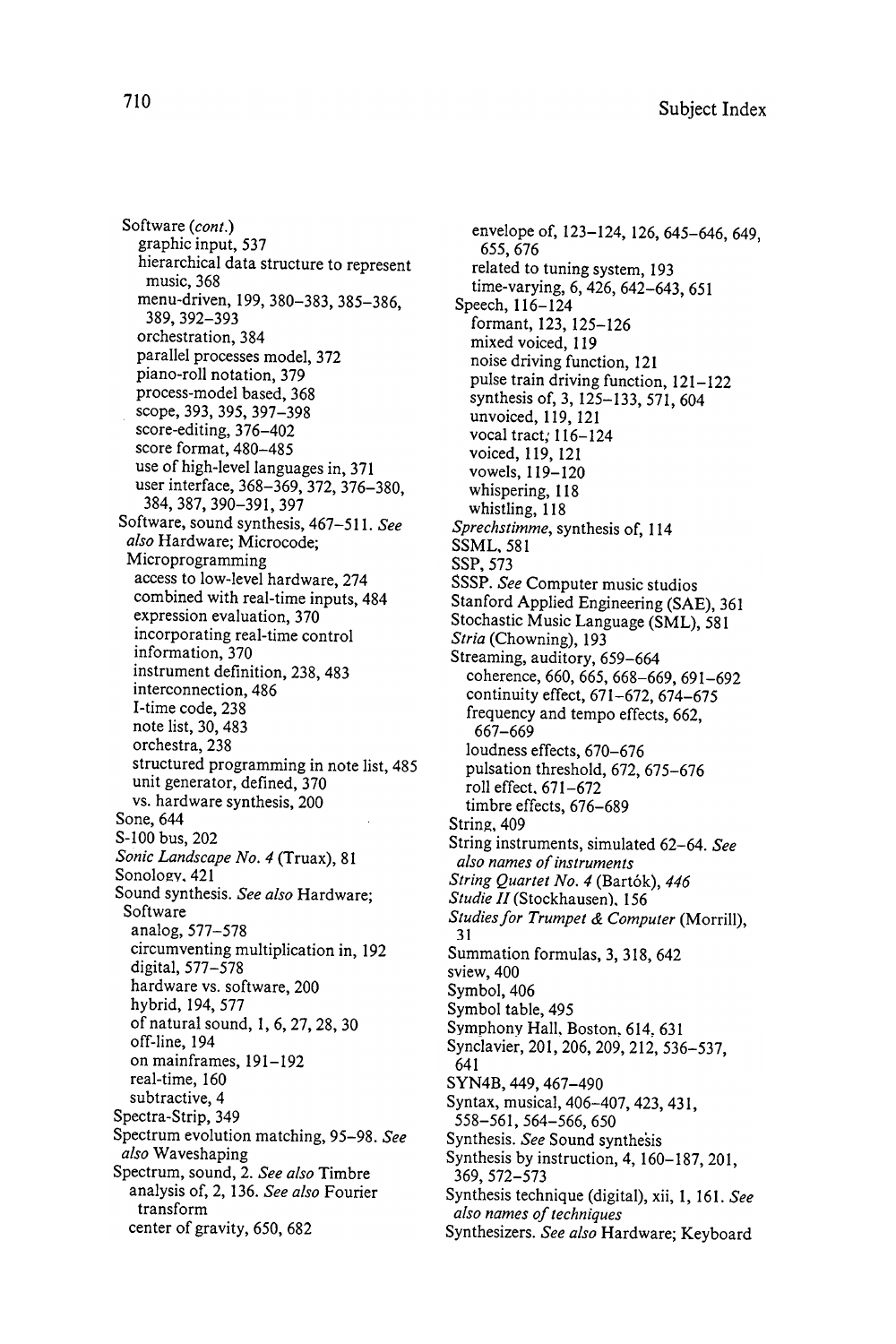Asp (Lucasfilm), 202, 372 Black Box, 539-550 Bell Laboratories, 244-249, 257-260, 641, 643 Buchla, 523 DMX-1000, 195, 201, 225-243, 367 EGG, 200 E-mu, 194 Fairlight CMI, 199, 201 FRMBox, 195, 319 GROOVE, 194, 200, 523 Hybrid IV, 199 IRCAM 4A, 197 IRCAM 4B, 200-201, 250-256, 261, 370, 467-469, 471-480. See also SYN4B IRCAM 4C, 195, 200-201, 261-280, 489 See also 4CED **IRCAM 4U, 195 IRCAM 4X, 195** Sal-Mar, 194, 199, 523 Samson box, 195, 641, 643 SSSP, 192, 195, 197, 199-200, 206-225 Synclavier, 201, 206, 209, 212, 536-537, 641 SYTER, 281-288 System, formal, 414 System utility, 367 Terminal, 409 Terminus (Koenig), 568 Terrain Reader, 592-593 Thevenin network, 340 3M cable, 349, 362 Timbre, ix, 6, 31, 448, 555, 603-604, 640-658, 676-689. See also Spectrum analogy, 651-654 electronic-sounding, 6, 43, 46 interpolation of, 143, 647, 651-655 subjective scale for, 644-645 use in composition, 443, 685 use in orchestration, 384, 397 Time domain, 136 Time, perception of. See also Perception audio, 554, 566 conscious, 554, 556 interpretive, 554-556 Token, 406, 409. See also Grammar Tom-tom, granulated, 158 Transfer function. See Filter TREE, 426-427 Tri function, 47 Trombone, simulated, 100-102 Trumpet, 30-32, 649 formants in, 37 simulated with frequency modulation, 3

time-varying frequency, 38 time-varying spectrum, 42-43 variations in spectrum, 37, 39, 42, 43 vibrato, 38 T. T. Electronics, 312 Tuba, simulated, 43 Tuning system microtonal, 547 non-tempered, 193 related to spectrum, 193 tempered, 193 Turenas (Chowning), 3 Two-part Inventions (Bach),  $379, 381 - 383$ , 394 , 396 , 398 Übung für Klavier (Koenig), 568 UNESCO Workshop on Computer Music, 568 Unit generator, 17-18. See also Music V Universals, in music, 423 UNIX , 377 , 395 , 513 , 515 Venda music, 408 Vibrato, 193, 277. See also Frequency modulation; Trumpet Vocabulary, 409 VOSACS , 571 VOSIM, 460-461, 570-571 hardware implementation, 209, 212-215, 318 Waveshaping, 3, 83-94, 95-113, 461-462, 642 amplitude normalization, 92 analog implementation, 83 Chebychev polynomials, 90-91 controlling phase, 92 definition, 84-85, 95-96 formants, 93 hardware implementation, 219–221, 318 modulation product, 85 nonlinear interharmonic relationship (NIHR), 97-98 shaping function, 85-91 simulating brass instruments, 3, 95–113 simulating clarinet, 83 spectrum produced by, 89, 91-93, 96 time-varying spectrum, 89, 91-92 transfer function, 85-91 with filter, 95-113. See also Spectrum evolution matching Wavetable lookup synthesis, 1-2, 191-192, 201 , 206 , 326 - 334 , 464 , 497 , 516 , 549 - 460 addressing schemes (truncate, interpolate), 300-302